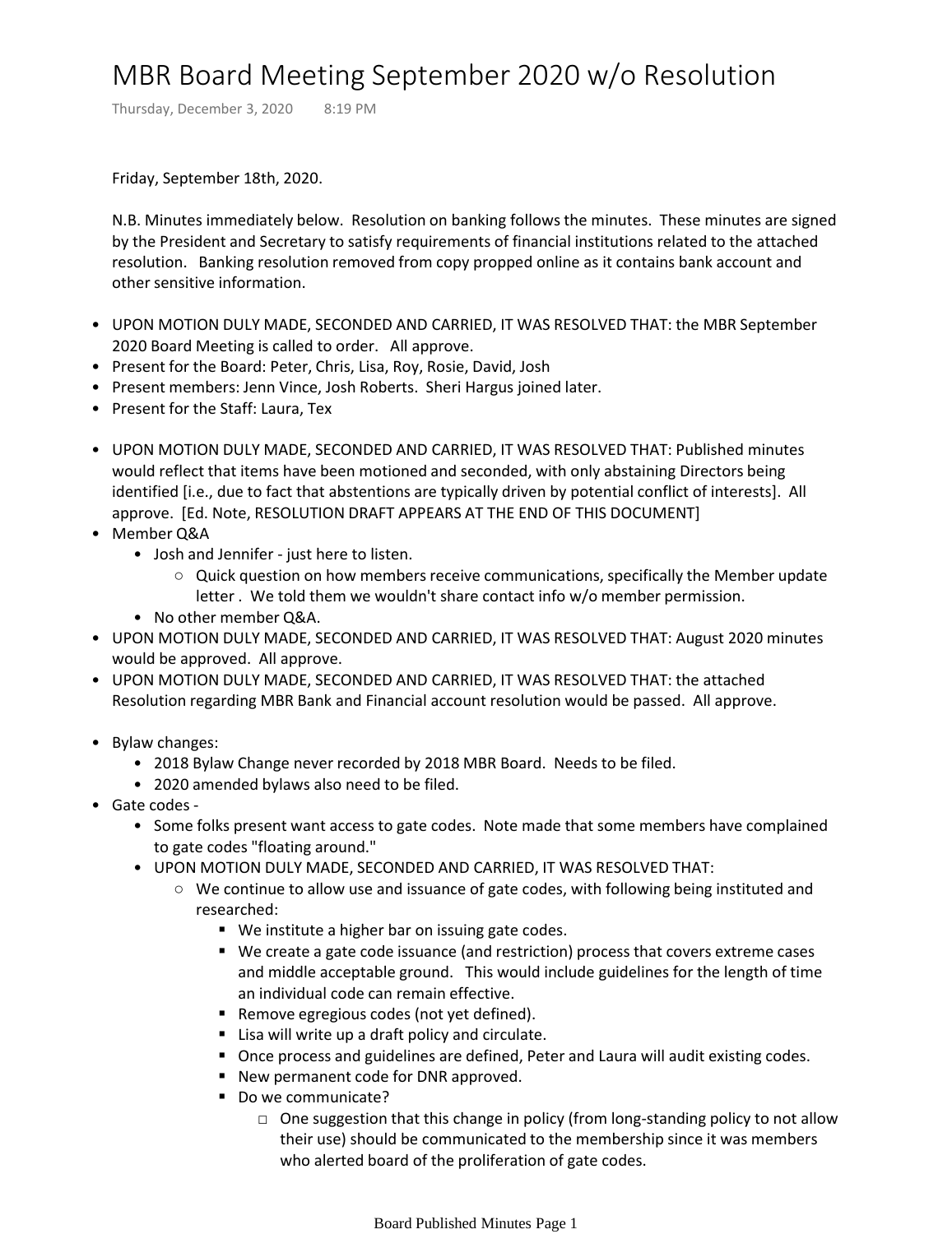- $\Box$  Another suggestion that we should not broadly communicate this.
- $\Box$  Further study required once process and guidelines completed and approved.
- All approve.
- 12039 New Construction Approval to move driveway from Pinnacle to corner of Pinnacle and Shuksan Rim Drive.
	- Peter says new proposal for driveway is for it to exit on Shuksan; this is corrected to Pinnacle.
	- 12039 to provide updated plan that matches new driveway exiting on Pinnacle.
		- (12039), who are present on call, chimes in:
			- They want to keep the cedar trees.
			- The new driveway will be unpaved-gravel, and will not exit at the corner; it will exit on Pinnacle 20' off the corner, parallel to current driveway.
	- Lisa asks (12039) to assure us that landscaping and other stuff will not obscure sight lines. (12039) agrees.
	- Question: where is the reserve septic field will driveway impinge on this? (12039) will check with County and let us know and will resubmit updated plan. UPON MOTION DULY MADE, SECONDED AND CARRIED, IT WAS RESOLVED THAT: these changes outlined above should be approved. All approve.
- N95 masks do we need to order more for staff?
	- Need to Inventory what we have.
	- We should have both elastomeric and N95s.
		- Elastomeric respirators w/ cartridges for:
			- Sanding
			- Vox / organics
		- N95s for interaction
	- Tex will provide us with a list of what we have in stock; and we need a proposal.
- (19012) New Construction
	- Quick review of suggested plans.
	- UPON MOTION DULY MADE, SECONDED AND CARRIED, IT WAS RESOLVED THAT: MBR should approve plans as submitted. All approved.
- (22008) Yard clutter / potential critter and fire hazard.
	- Member was contacted by letter regarding clutter after a neighbor raised concerns (see, previous month Minutes). No response received.
	- Rheannon to write up what is acceptable and what isn't. Lisa would like to educate folks on what is acceptable. A letter saying here is what we expect, please accommodate our requests.
- Quick levee discussion
	- Roy asks whether insurance would cover future events.
		- That is, can we look into insurance for future events?
	- This could (and probably should) be tied into a future Reserve Study
	- Background documents regarding this have been uploaded to MBR Board Sharepoint site.
- MBR Insurance policy
	- In addition to above levee damage question, we should have the policy presented and circulated at the next board meeting.
	- Laura has uploaded policy to Sharepoint under Legal and Insurance
	- Let's discuss at the next board meeting
- Reserve Study
	- Need to spool up a new reserve study
	- We highlighted at AGM that we would get this rolling.
	- David unaware what firm did last reserve study and whether MBR was happy with work product.
	- Chris will move this forward.
- Surveyors digging up our roads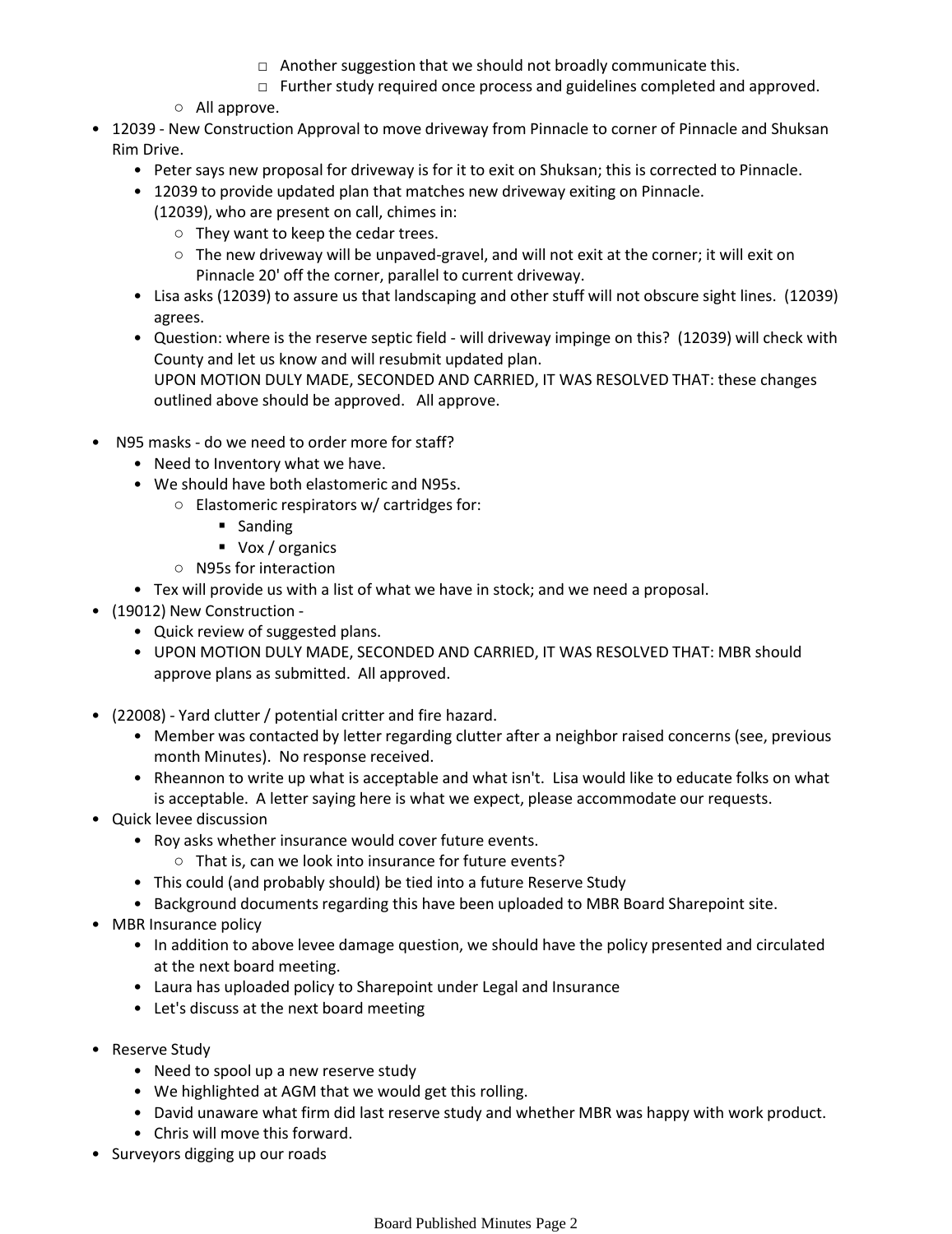- We haven't asked folks to cover repairs to this damage, despite damage deposits. This is a longterm issue.
- Need to understand this.
- DSHill to reach out to surveyors to get their input on this.
- The issue of damage to our roads by surveyors hired by members (and the need for reimbursement) needs to be reflected in the new construction checklist.
- Surveyors working at the Rim: Christie and Christie, Powertek (Rheannon), and a third firm no one can remember name of.
- Tex will identify who the surveyors are who work up here.
- Also, PGE power upgrades cuts near the entrance
	- Likely, more work to be done by them.
	- They have not picked up the hundreds of plastic red flags they inserted along our roads.
	- Tex was their contact at the Rim.
	- Lisa asks Tex to manage this, so we make sure they clean up after themselves, restore everything to how it was before they began work, and we know what and when they will do additional work.
- Member Website construction:
	- 3DOT submitted proposal / first quote to set up a private/controlled member section to the MBR website
	- Peter gives a quick overview of the concept behind having member-only access.
	- Lisa requested at least a couple of other quotes for due diligence.
	- He is a bit time constrained, but will look into getting two additional bids for this work. His current web-dev contacts are mostly overseas.
	- Rheannon knows someone who might be able to do this and will check.
	- Need for person we hire to both build and maintain site.
- Dog signs on field
	- New signs from company that does the majority of our signs: quote from \$75 to \$135 x 2
	- We have existing sign on west end of field, mounted on waste disposal can. Waste can on east end of field is sign-less.
	- UPON MOTION DULY MADE, SECONDED AND CARRIED, IT WAS RESOLVED THAT: we install a second sign on the east end of the field. All approve.
	- Rosie will get and distribute a proof of the graphics.
- Signs on tennis court (this is in response to kids repeated using the courts for skateboarding).
	- Current signage sufficient.
	- We need staff to better enforce this in the future.
	- Rheannon to add to fine schedule a fine for misusing the tennis courts.
- Drones What do we do with members flying drones about the Rim, and impinging on the expected privacy of neighbors?
	- Do we want to control this or not?
	- What does state / county say?
	- Adopt all FAA and county regulations for this
	- Any misuse of drones in the Rim will result in a fine from our fine schedule.
	- No prohibition on responsible drone usage, but if neighbors complain, then it becomes a nuisance issue that will result in a fine.
	- Rheannon will write up something to add drone misuse to the fine schedule and circulate.
- Next meeting scheduled for Oct-16 @ 19:00.
- DNR Team fire assessments: Rosie asks if anyone has an issue with having Rim owned property assessed? No objections.
- Communication plan (Baker Bits)
	- Sheri Hargus joins meeting @ 21:30
	- Sheri will volunteer to manage this.
	- Peter will set Sheri up w/ a Rim O365 license and Teams/Sharepoint access.
	- Decision to keep Baker Bits as the name of the newsletter.